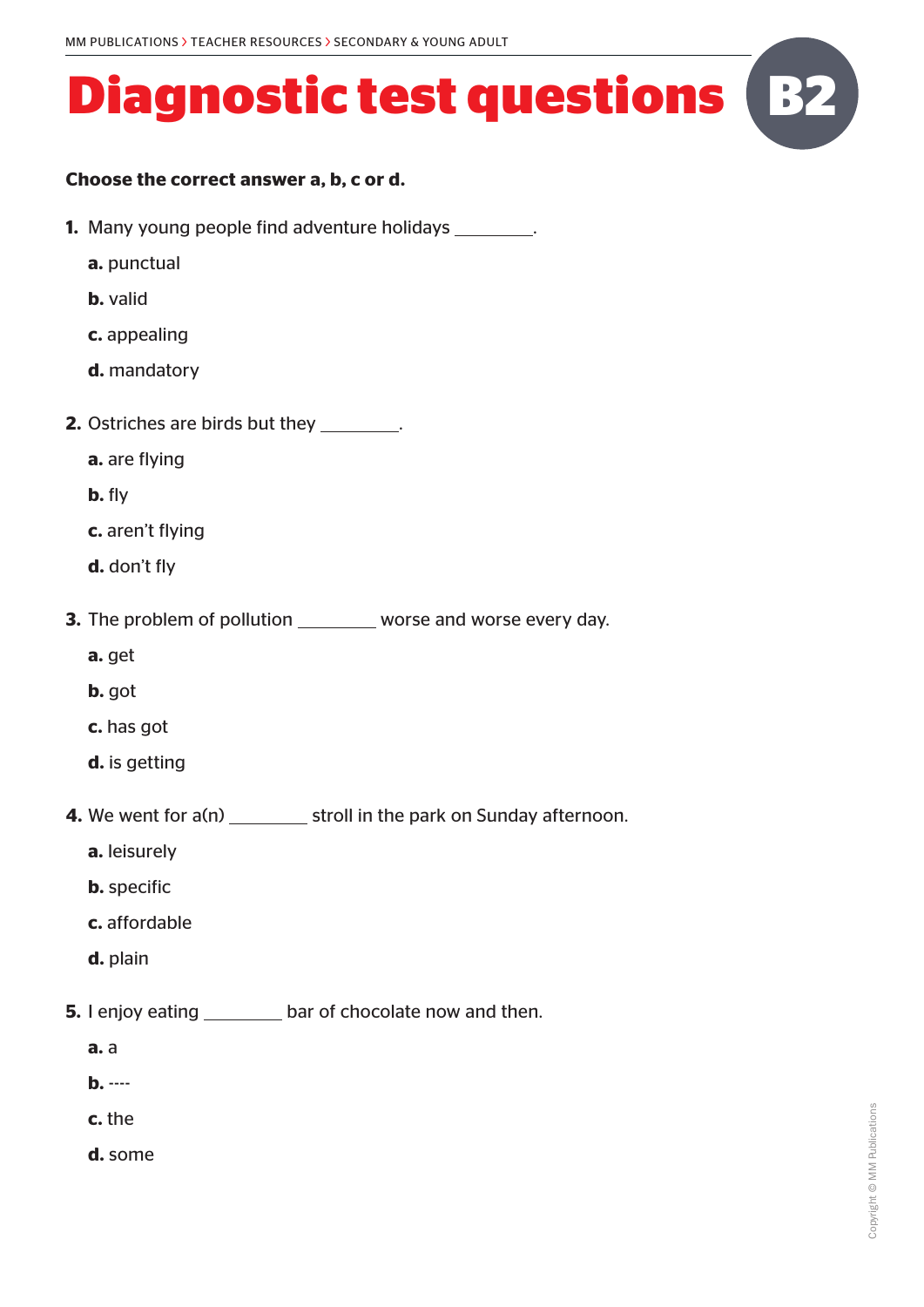

**a.** placed

- **b.** scheduled
- **c.** put
- **d.** submitted
- **7.** Can you tell me \_\_\_\_\_\_\_\_\_\_ students participated in the fundraising event?
	- **a.** a few
	- **b.** how much
	- **c.** how many
	- **d.** a lot of
- **8.** into computer systems is a large problem for organisations.
	- **a.** Kidnapping
	- **b.** Theft
	- **c.** Hacking
	- **d.** Shoplifting
- **9.** When Michael was a boy, he often **fishing with his father.** 
	- **a.** had gone
	- **b.** has gone
	- **c.** went
	- **d.** was going
- **10.** Fortunately, our trip was \_\_\_\_\_\_\_\_ than we thought it would be.
	- **a.** as expensive
	- **b.** less expensive
	- **c.** more expensive
	- **d.** most expensive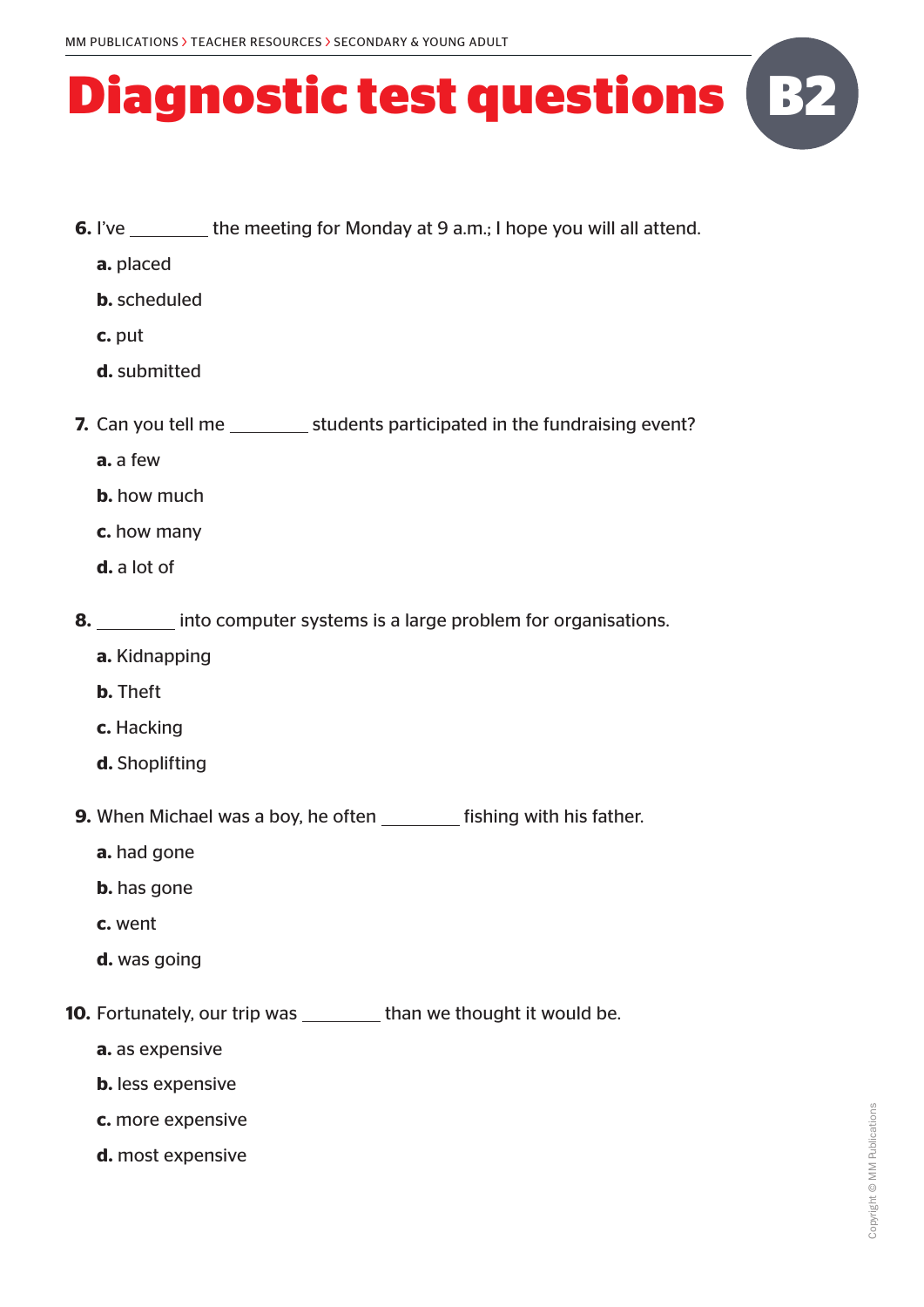- **11.** By the time Jason arrived at the station, the train \_\_\_\_\_\_\_\_\_.
	- **a.** had already left
	- **b.** is already leaving
	- **c.** has already left
	- **d.** already left
- **12.** does your brother look like?
	- **a.** How
	- **b.** That
	- **c.** Which
	- **d.** What
- **13.** Pollution in big cities is to our health.
	- **a.** responsible
	- **b.** efficient
	- **c.** harmful
	- **d.** incredible
- **14.** George \_\_\_\_\_\_\_ attend the meeting, but his car broke down on the way.
	- **a.** has gone to
	- **b.** is going to
	- **c.** used to
	- **d.** was going to
- **15.** You need to \_\_\_\_\_\_\_\_\_ on your studies if you want to pass your exams.
	- **a.** aim
	- **b.** focus
	- **c.** predict
	- **d.** commute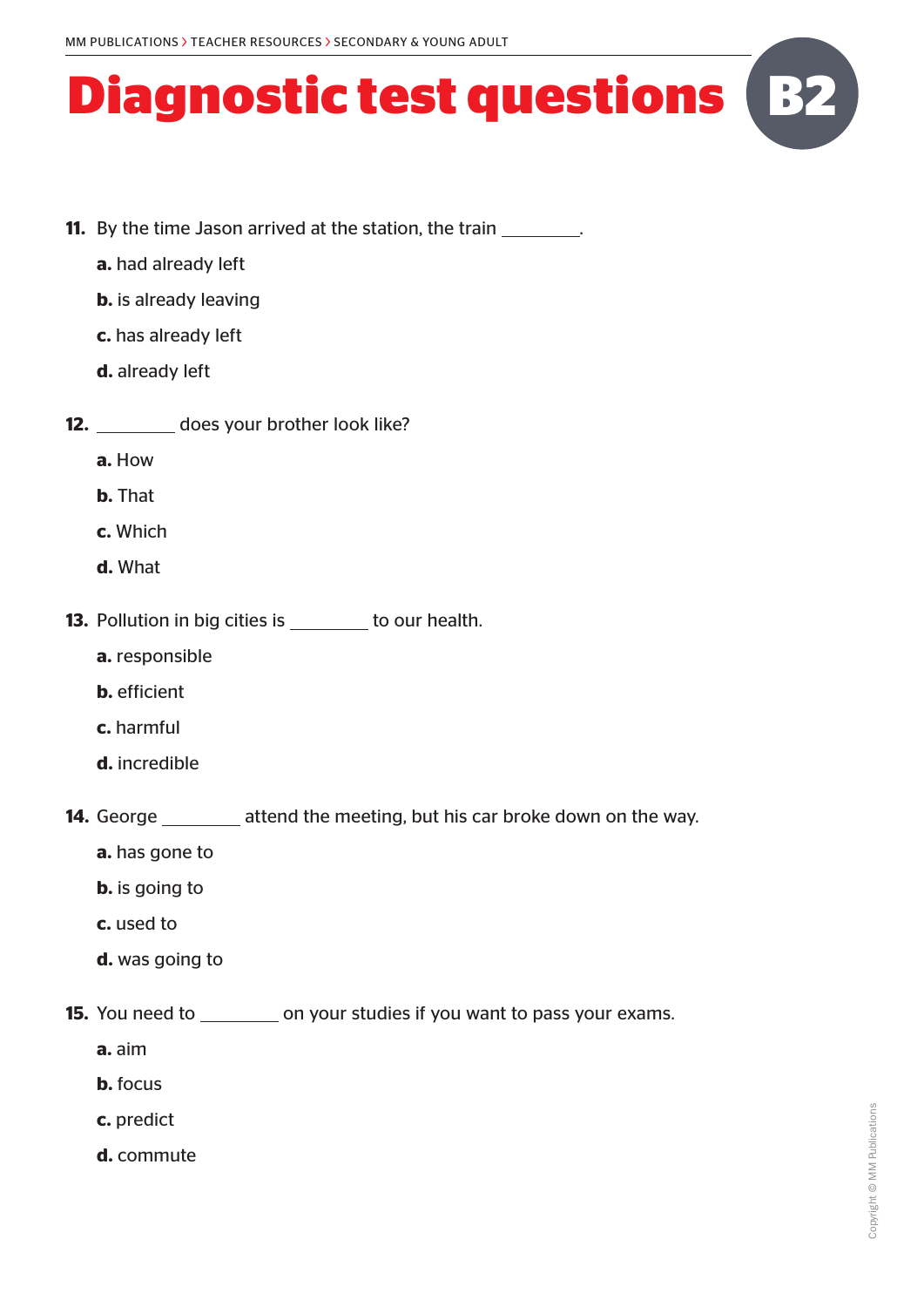- **16.** Robert thinks his team the match tonight.
	- **a.** is winning
	- **b.** will win
	- **c.** will be winning
	- **d.** will have won
- **17.** If you press that button, the machine
	- **a.** stopped
	- **b.** didn't stop
	- **c.** would have stopped
	- **d.** stops

**18.** The time of my flight is very set of me; how am I going to get to the airport by 3 a.m.?

- **a.** residential
- **b.** alternative
- **c.** radical
- **d.** inconvenient
- **19.** Be careful! You into the tree.
	- **a.** will crash
	- **b.** are going to crash
	- **c.** will be crashing
	- **d.** crash
- **20.** Please that you have locked up the building before you leave.
	- **a.** ensure
	- **b.** affect
	- **c.** maintain
	- **d.** undergo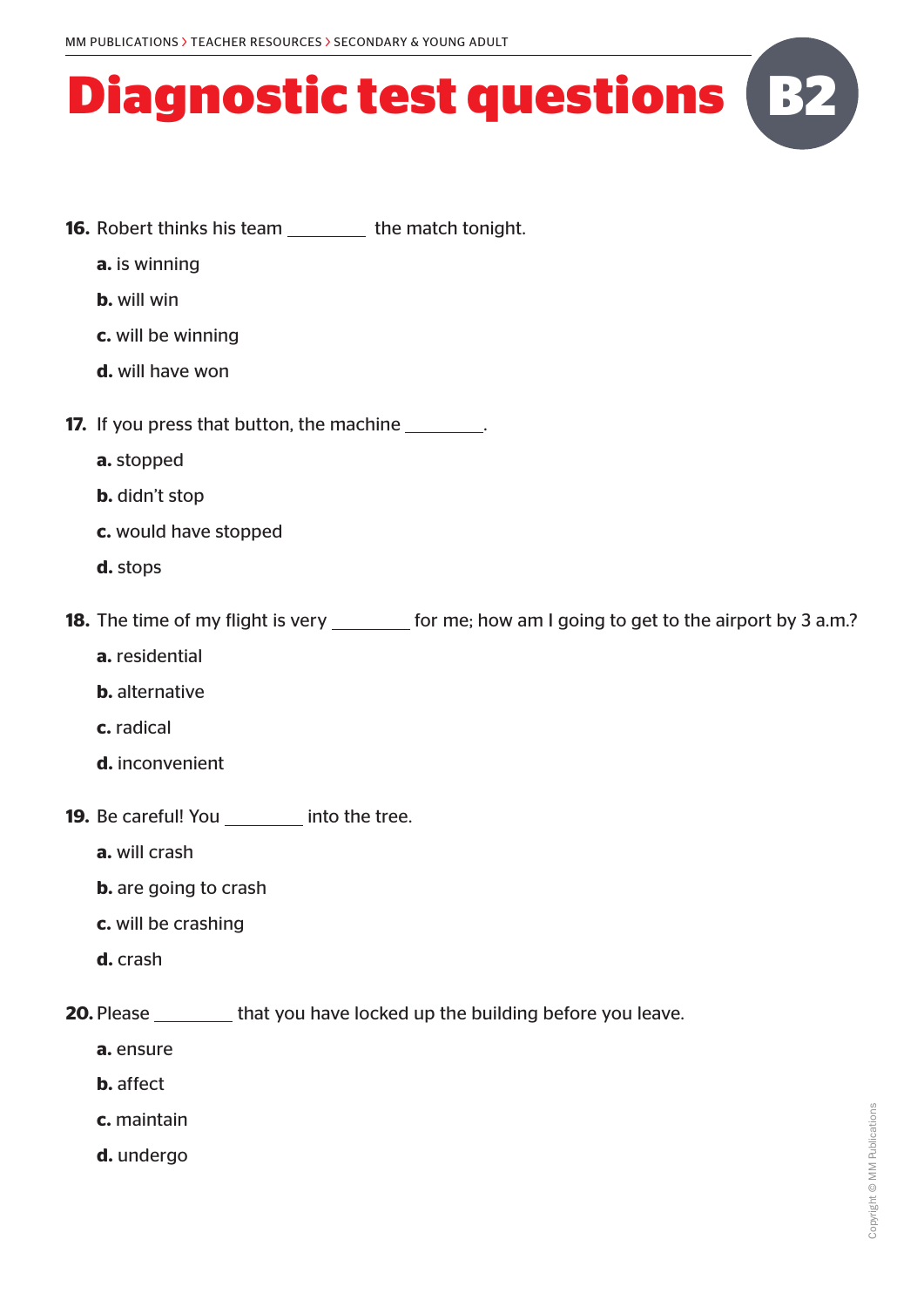- **21.** The scientists are using <u>the state of technology to design new environmentally-friendly cars.</u>
	- **a.** cutting edge
	- **b.** eye-opening
	- **c.** accessible
	- **d.** major
- **22.** It is important for teachers to \_\_\_\_\_\_\_\_ their students.
	- **a.** donate
	- **b.** boast
	- **c.** rise
	- **d.** encourage
- **23.** The man to **Andy was talking is his father.** 
	- **a.** whom
	- **b.** which
	- **c.** that
	- **d.** who

**24.** While the attic, Jim came across some old photos.

- **a.** cleaned
- **b.** to clean
- **c.** have cleaned
- **d.** cleaning

**25.** I bought a pair of shoes the other day; I really like them.

- **a.** legendary
- **b.** fabulous
- **c.** normal
- **d.** commercial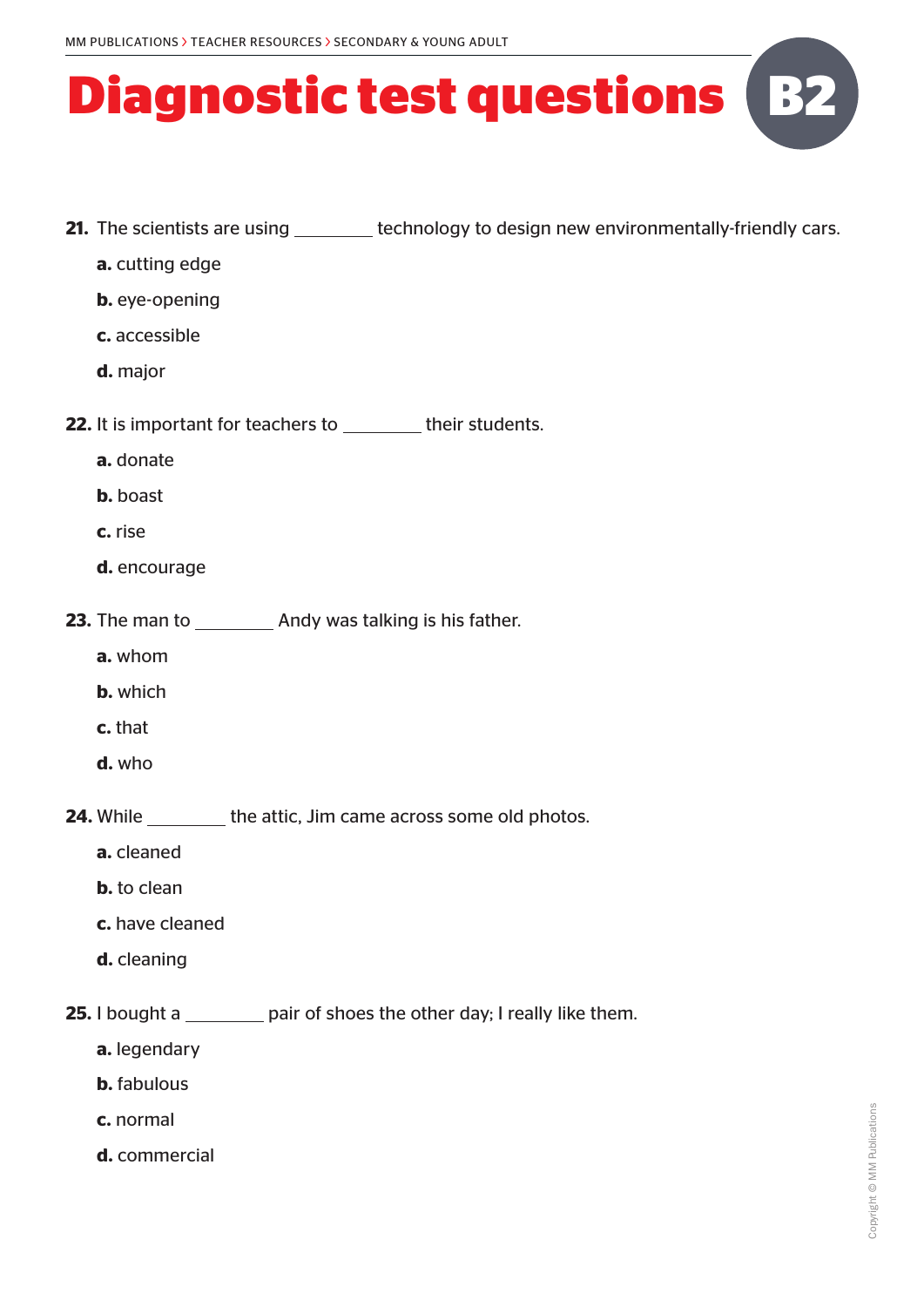**26.** Angela avoids \_\_\_\_\_\_\_\_ fatty foods now that she's on a diet.

#### **Diagnostic test questions B2**

**a.** eat **b.** eating **c.** have eaten **d.** to eat **27.** He can't find his glasses. He \_\_\_\_\_\_\_\_ have left them at the office. **a.** may **b.** would **c.** should **d.** need **28.** The hurricane caused terrible \_\_\_\_\_\_\_\_\_ across the region; many homes were destroyed. **a.** disappointment **b.** devastation **c.** property **d.** destination **29.** Please, can you \_\_\_\_\_\_\_\_\_ these books into fiction and non-fiction? **a.** turn **b.** put **c.** categorise **d.** take **30.** His new novel is going to \_\_\_\_\_\_\_ next month. **a.** be published **b.** publish **c.** published **d.** have published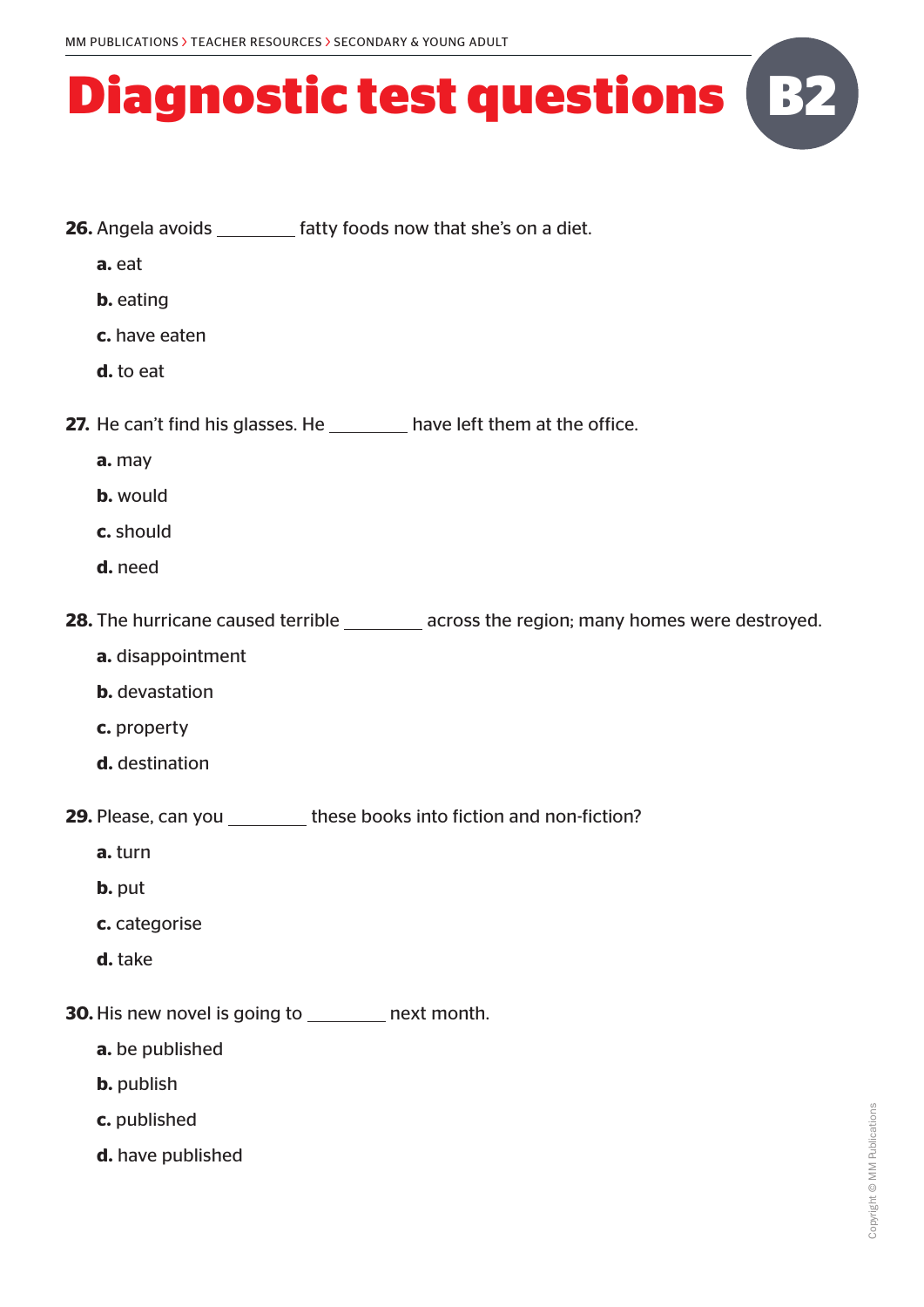

- **a.** cookbook
- **b.** recipe
- **c.** instruction
- **d.** direction
- **32.** You must speak clearly \_\_\_\_\_\_\_\_ avoid any misunderstandings.
	- **a.** for
	- **b.** not to
	- **c.** so as to
	- **d.** so that
- **33.** My will make all the necessary travel arrangements.
	- **a.** correspondent
	- **b.** applicant
	- **c.** assistant
	- **d.** consultant
- **34.** He is believed the country.
	- **a.** leave
	- **b.** left
	- **c.** to have left
	- **d.** leaving
- **35.** Do you think this bag goes \_\_\_\_\_\_\_\_ my outfit?
	- **a.** on
	- **b.** through
	- **c.** off
	- **d.** with